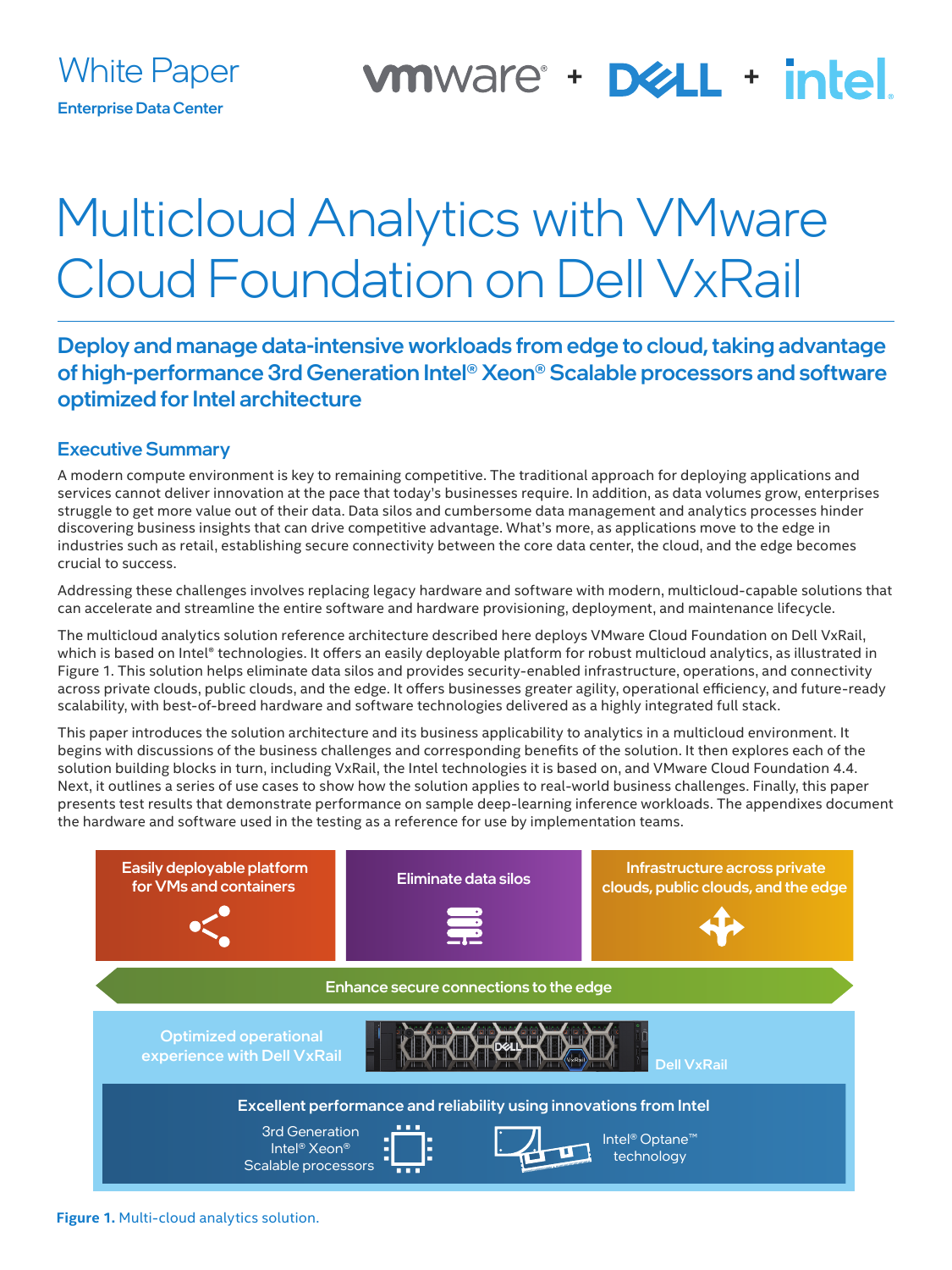#### Business Challenges

Today's enterprises want the flexibility to run analytics workloads where they make most sense—in the on-premises core data center, in one or more public clouds (multicloud), and at the edge. But to make this flexibility operationally feasible, there must be a way to efficiently manage all the analytics workloads, wherever they reside. Without a single pane of glass, management costs rapidly spiral out of control, application development becomes inconsistent, and performance may suffer.

Enterprises seek analytics infrastructure that is characterized by reduced downtime, less setup time, easier maintenance, and lower overhead costs—without sacrificing performance. Legacy data centers cannot take advantage of the cost efficiencies and new technologies available in a multicloud analytics environment. Nor can such data centers adapt to changing workload requirements quickly and nimbly.

For companies with outdated data center technologies, meeting these challenges requires replacing legacy hardware and software with modern, hybrid-cloud-capable analytics solutions. These solutions can accelerate the entire software and hardware provisioning, deployment, and maintenance lifecycle along with application development, testing, and delivery. But, whether it is an on-premises machinelearning cluster or a remote branch office analytics cluster, companies may find assembling and maintaining multicloud infrastructure daunting.

#### Solution Value

Intel, VMware, and Dell have teamed up to engineer a multicloud analytics solution to help take the guesswork out of building multicloud analytics. It provides a simple, security-enabled, and agile cloud infrastructure for on-premises, as-a-service public cloud, and edge analytics workloads. The foundation of the solution architecture is VMware Cloud Foundation on Dell VxRail—which includes innovative Intel technology—to provide a unified Software-Defined Data Center (SDDC) platform for running and managing private cloud, multicloud, and edge containerized analytics workloads.

Deploying VMware Cloud Foundation on Dell VxRail delivers full-stack integration across the infrastructure hardware layer and VMware cloud software that is not possible with other infrastructure. For example, VMware Cloud Foundation has been co-engineered to integrate with VxRail API to automate hardware and software lifecycle management and deployment, with flexible topologies that range from clusters of nodes to integrated rack offerings. Other VxRail integrations (such as vCenter plugin, SDDC Manager and VxRail Manager integration, and VxRail architecture awareness built into Cloud Builder) deliver a turnkey hybrid cloud user experience and simplify operations.

Enterprises can use the end-to-end multicloud analytics solution to quickly launch database processing and AI, and scale workloads to accommodate future needs. The unified cloud solution presented here can run containerized applications and traditional VMs that are located in an onpremises data center as well as in the public cloud, such as on Amazon Web Services (AWS) and Microsoft Azure.

#### Solution Benefits: VMware Cloud Foundation on VxRail

Running VMware Cloud Foundation on Dell VxRail infrastructure provides a joint value proposition compared to conventional servers that is greater than the sum of its parts:

- **Unified platform with intrinsic security** for running, managing, and seamlessly connecting traditional and cloud-native applications across private cloud, multicloud, and edge environments
- **Full-stack automated lifecycle management (LCM)**  for seamless infrastructure evolution with curated and automated end-to-end full stack non-disruptive hardware and software patching and upgrades
- **Simplified support**, with a single point of global support 24x7 for both the hardware and software throughout the entire solution lifecycle
- **Deep integration between SDDC Manager and VxRail Manager** to unify deployment, configuration, and lifecycle management of ESXi, vSAN, and hyperconverged infrastructure software and hardware
- **Flexible storage extensibility** using VxRail dynamic nodes to integrate and support configuration of Dell PowerMax, PowerStore-T, and Unity XT external storage as cluster principal storage
- **Optional data protection solutions** that unify the backup and recovery environment for Cloud Foundation on VxRail infrastructure along with VM and container-based workloads, eliminating silos and compatibility issues while enabling quick and easy deployment and scaling
- **High performance across workloads** through the inclusion of accelerated analytics and increased throughput with Intel architecture-optimized deep-learning frameworks and flexible Dell VxRail hardware configurations powered by Dell PowerEdge server platforms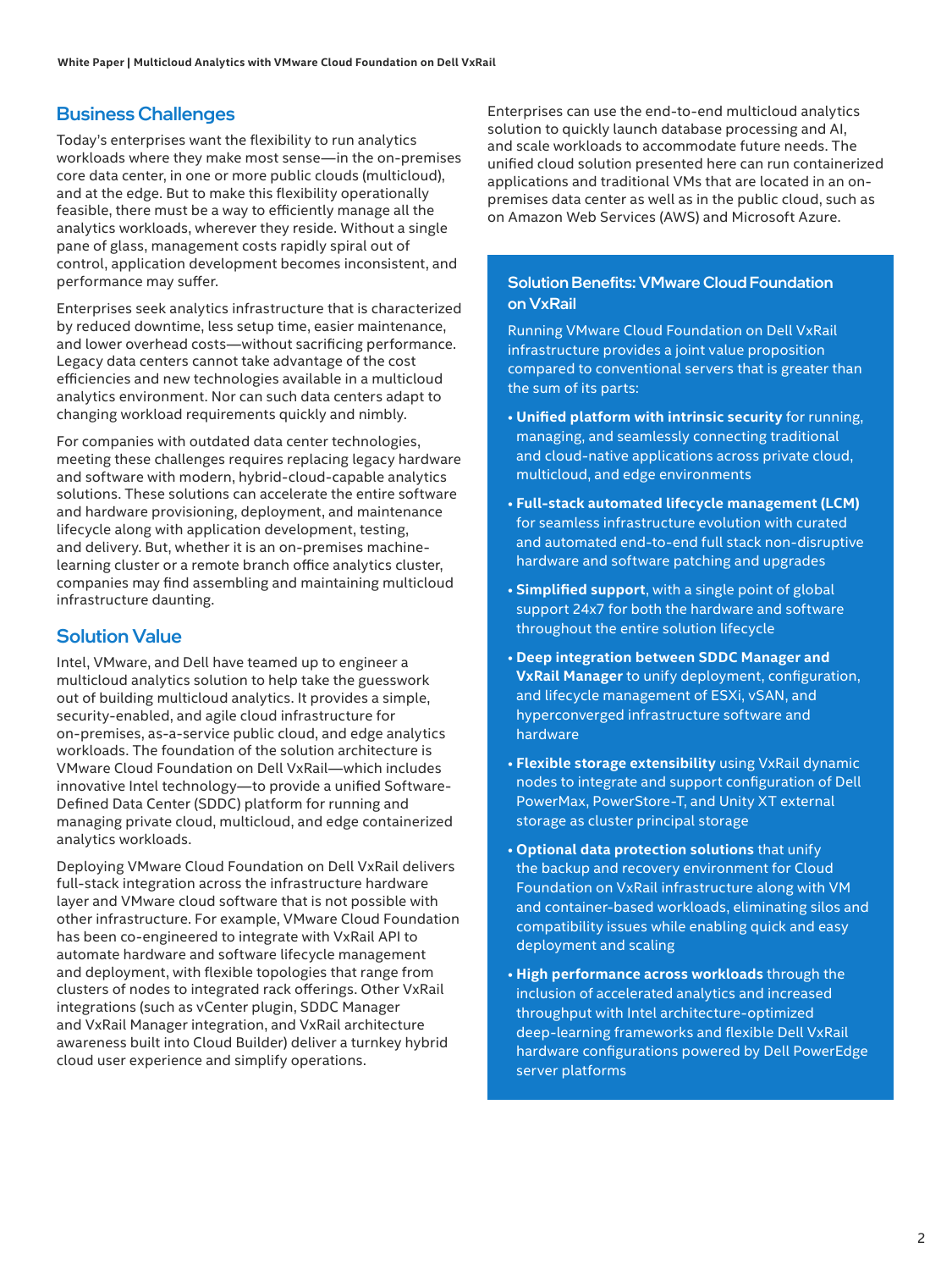

**Figure 2.** Dell, Intel, and VMware provide the building blocks for the multicloud analytics solution.

#### Solution Architecture Building Blocks

The hybrid/multicloud structure of the solution allows enterprises to extend available resources and easily distribute analytics workloads between on-premises, public cloud, and the edge. VMware SD-WAN is used to provide reliable and secure network connectivity over public internet from any to any location (on-premises to the edge and to public cloud and vice versa). The building blocks of the solution are illustrated in Figure 2.

In addition to VMware Cloud Foundation on VxRail, the multicloud analytics solution incorporates VMware components that include VMware Secure Access Service Edge (SASE) with VMware Software-Defined WAN (SD-WAN), VMware Tanzu Mission Control, and VMware vRealize Suite to provide infrastructure-as-a-service capabilities. It also includes VMware services on public clouds—VMware Cloud on AWS (VMC) and Azure VMware Solution (AVS). Container provisioning and lifecycle management are provided by VMware Tanzu Kubernetes Grid (TKG).

#### Dell VxRail

VxRail, powered by Dell PowerEdge server platforms and VxRail HCI System Software, features next generation technology to future proof your infrastructure and enable deep integration across the VMware ecosystem. VxRail HCI System Software, a suite of integrated software elements that sits between infrastructure components such as

vSAN and VMware Cloud Foundation, delivers a seamless and automated operational experience. VxRail supports Intel's latest processor, memory, and storage technologies. Flexibility across compute, memory, storage, network, and graphics options delivers performance across a wide variety of applications and workloads.

VxRail contributes to optimizing costs by running businesscritical workloads on a consolidated, high-performing platform with high reliability, functionality, and performance. It helps IT teams free up resources with productivityenhancing capabilities such as one-touch deployments and automated patching and updates. By reducing the incidence and duration of service outages, VxRail protects against revenue loss, safeguards the user experience, and improves the ability to back up, protect, and recover data. It also generates value for the business by ensuring that IT can readily support expansion and support more effective and productive development activity.

Enterprises get greater control of their workloads by deploying VxRail across on-premises data centers, the edge, and co-locations. Customers reported business results such as the following:

- **More business agility:** 71 percent faster deployment of new storage<sup>2</sup>
- **Faster business development:** 114 percent more new applications per year<sup>2</sup>
- **Higher performance:** 32 percent faster execution of business transactions<sup>2</sup>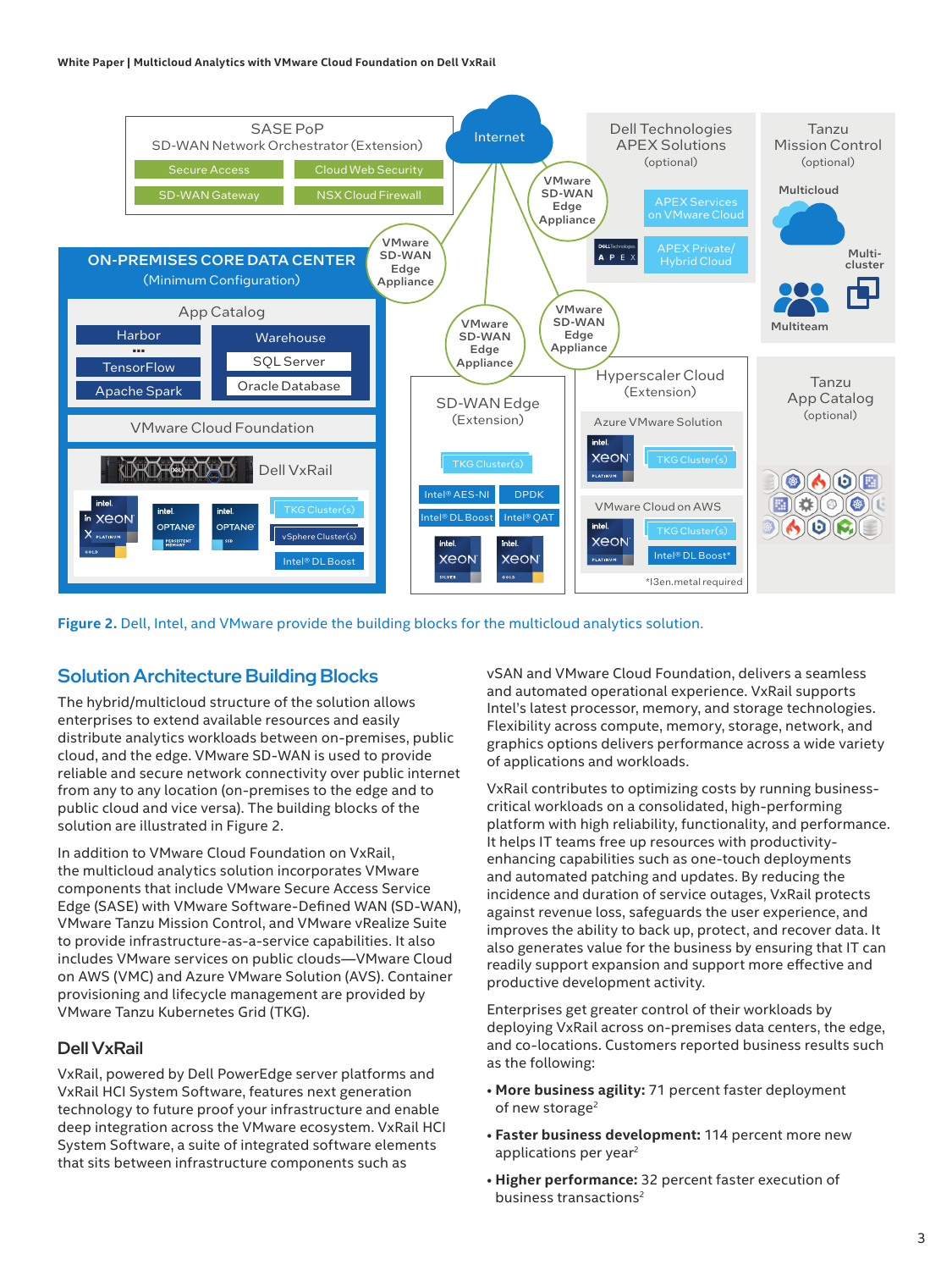**White Paper | Multicloud Analytics with VMware Cloud Foundation on Dell VxRail**



**Figure 3.** The placement of Intel® Optane™ SSDs and Intel® Optane™ persistent memory within the architecture.

#### Intel Processor, Memory, and Storage **Technologies**

Underlying the software components of VMware Cloud Foundation in the on-premises core data center are 3rd Generation Intel Xeon Scalable processors, Intel Optane™ persistent memory (PMem), Intel Optane SSDs, Intel SSD D7 and D5 Series, and Intel Ethernet products.

Enterprises can use Intel Optane technology to boost their VMware Cloud Foundation workload performance by placing data closer to the CPU. This technology is a class of nonvolatile memory and storage media that fills the gap between high-performing volatile memory and lower-performing NAND storage and HDDs. By placing data closer to the CPU, Intel Optane technology helps architects confidently deploy an agile, high-performing infrastructure so organizations can create innovative analytics services and optimize their infrastructure investments. Intel Optane technology can be deployed in two different ways (see Figure 3):

- **• Intel Optane PMem:** gives enterprises the ability to extract more value from larger datasets by combining higher capacity and native persistence in a DIMM form factor. Data can be accessed, processed, and analyzed in near real time to deliver deep insights, improve operations, and create new revenue streams. Compared to DRAM-only implementations, VxRail with Intel PMem plus DRAM in Memory Mode offers 14 percent lower node cost per VxRail node while in App Direct Mode 5,3x more IOPS and 93 percent faster OLTP response time than VxRail with all-flash vSAN.<sup>3</sup>
- **• Intel Optane SSDs** help remove data bottlenecks to accelerate transactions and time to insights, so users get what they need, when they need it. VxRail with Intel Optane SSDs sustained nearly 61 percent more transactions per minute and new orders per minute than with SAS SSDs.<sup>4</sup> For tiered storage like vSAN, it is recommended to use Intel Optane SSDs in the cache tier and Intel SSD D7 or D5 Series in the capacity tier.

#### VMware Cloud Foundation 4.4

VMware Cloud Foundation is an integrated software stack that bundles compute virtualization (VMware vSphere), storage virtualization (VMware vSAN), network virtualization (VMware NSX), and automated lifecycle management (VMware SDDC). Integrating these capabilities into a single solution helps break down administrative silos to facilitate end-to-end support for application deployment.

The solution provides cloud management and operations with VMware vRealize Suite and Kubernetes-based container services with VMware Tanzu. It can be deployed on premises as a private cloud or run as a service within a public cloud to provide a common platform for traditional and containerized applications.

VMware Cloud Foundation 4.4 introduces several new features and enhancements that help customers deploy scalable, flexible infrastructure:

- **Enhanced workload domain deployment and lifecycle management** to support large-scale VM and container architectures
- **Integration with VMware vSphere 7 Update 3c** to deliver AI- and developer-ready infrastructure, boost data security, and help simplify operations
- **Integration with VMware vSAN 7 Update 3c,** which provides enhancements to the vSAN Data Persistence Platform for improved cloud-native storage and persistent services support
- **Enhanced management flexibility** to better accommodate asynchronous vRealize Suite component upgrades
- **Platform and security operations enhancements** include stronger security mechanisms to improve the management and administration of security settings within VMware Cloud Foundation

For more details about what's new in VMware Cloud Foundation 4.4, visit the [release announcement](https://blogs.vmware.com/cloud-foundation/2022/02/10/general-availability-of-vmware-cloud-foundation-4-4/). More information about the VMware Cloud Foundation 4.4 on Dell VxRail 7.0.320 release of the co-engineered turnkey platform can be found [here.](https://infohub.delltechnologies.com/p/new-year-s-resolutions-fulfilled-cloud-foundation-on-vxrail/)

VMware Cloud Foundation includes access to the Tanzu Application Catalog, which contains more than 70 Kubernetes applications and components from the Bitnami collection that are maintained and verified for use in production environments. Among these applications are popular analytics tools like TensorFlow, MxNet, PyTorch, and many others.

#### Dell APEX Cloud Services

APEX Cloud services is a breakthrough portfolio of as-a-Service offerings that simplify digital transformation while increasing IT agility and control. APEX makes it easier than ever to leverage Dell Technologies innovation when and where you want it, while easing or eliminating infrastructure management. APEX helps you react quickly to capture new opportunities and ensures that your technology stays aligned with your business requirements. With APEX, you are always in full control, minimizing risk and maximizing performance, all on your terms.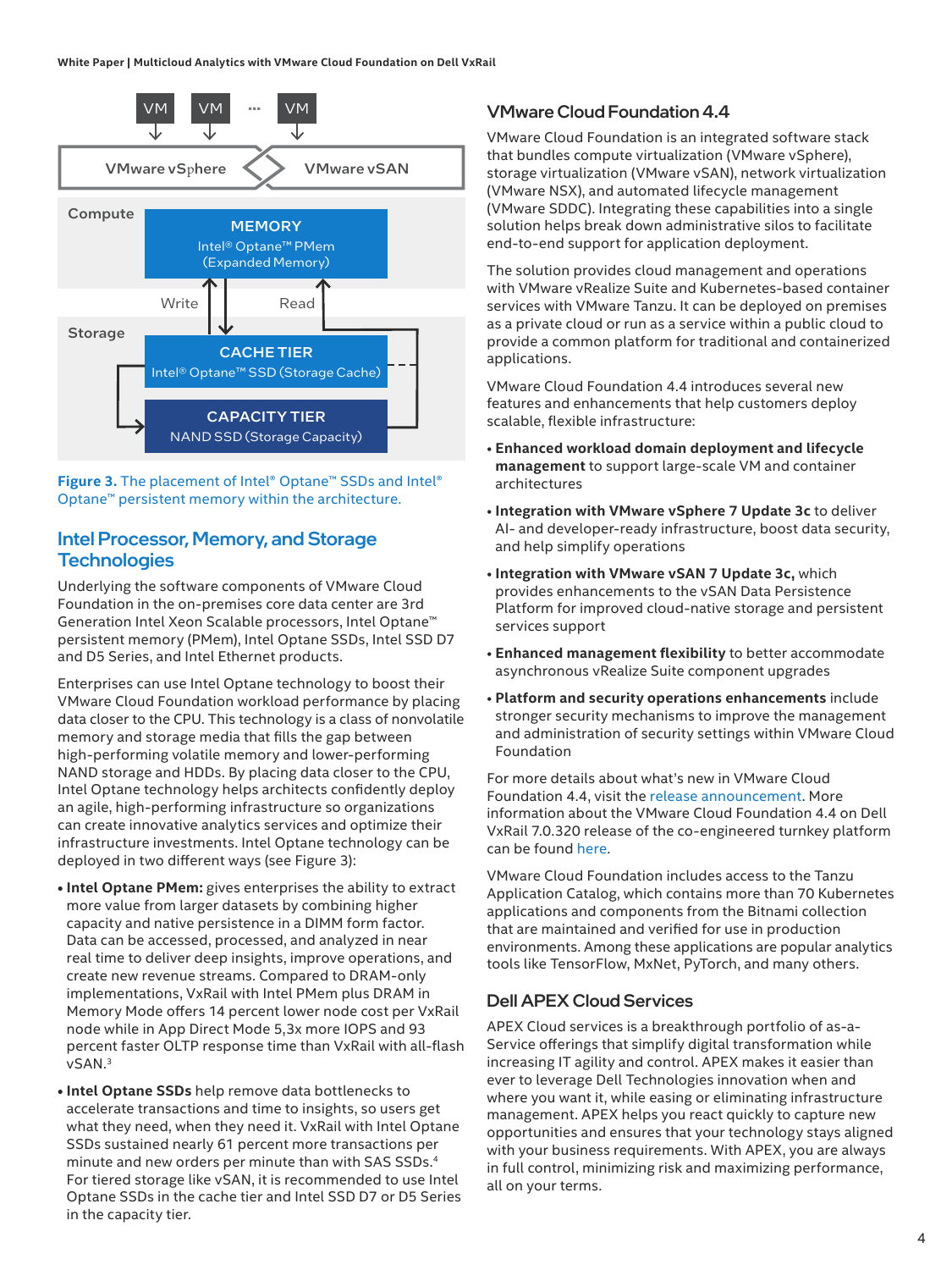Benefit from the Dell Technologies innovation you know and trust delivered to you with the combined benefits of public and private cloud—however you choose to consume it and wherever you want to deploy it. You decide what is right for you: on-premises in your data center, out to your edge environments, in co-location facilities adjacent to your cloud providers, or natively in a public cloud. Wherever APEX goes, you get a more consistent cloud experience across your enterprise—throughout your multi-cloud, multi-edge, and multi-data center IT landscape—giving you more flexibility and choice to achieve strategic objectives.

The APEX portfolio also includes a managed solution that gives you the ability to combine the simple operations of public cloud and the control, security, and performance of private cloud with APEX Cloud Services with VMware Cloud. Designed for both virtualized and containerized VMware workloads, the infrastructure is owned and managed by Dell Technologies so you can focus on driving innovation and not have to worry about lifecycle management of firmware and software updates, patching, upgrades, and remediation.

#### Use Cases

The combination of VMware Cloud Foundation and Intel technology running on VMs or in containers can support a wide variety of use cases, as discussed in this section.

#### **DevOps**

VxRail is the only jointly engineered system with deep VMware Cloud Foundation integration, making it ideal for existing vSphere customers who want to create and operate Kubernetes on-premises. VxRail comes fully integrated and ready to deploy, helping accelerate adoption of Kubernetes infrastructure such as VMware Tanzu. Cloud-like resource pooling, elasticity, agility/speed, and programmability accelerate Kubernetes infrastructure delivery, ensuring that developers always have the resources they need to deliver modern applications. New nodes can be non-disruptively added to a cluster in as little as 15 minutes, whether to provide additional compute and storage to support application development or to roll out a new app into production.

#### Deep-Learning Inference

Inference is compute-intensive and can benefit from innovations such as Intel Deep Learning Boost (Intel DL Boost) with Vector Neural Network Instructions (VNNI)—a special instruction set that speeds up inference—available starting with vSphere 7 and ESXi 7.0, which are foundational components of the VMware Cloud Foundation 4.4 platform.

Enterprises need high-performance data analytics and AI to remain competitive. They require flexible solutions that can run traditional data analytics and AI applications. The VMware multicloud platform includes components that take advantage of performance optimizations for Intel hardware. Intel supports developing machine-learning workloads at multiple layers in the solution stack.

These building blocks enable enterprises to quickly operationalize analytics, AI, and machine-learning workloads because they are already optimized for Intel architecture and have been verified in wide production use. The multicloud analytics solution reference architecture significantly improves deep-learning inference throughput, as discussed below.

#### Retail at the Edge

For retail stores, healthcare, and smart industry, running workloads closer to customers and closer to the sources of the data can improve performance, which can lead to increased customer satisfaction. VMware Cloud Foundation makes it easy to deploy and manage remote workloads, using the same technology that is used for public and private cloud workloads.

The proposed use case illustrates a solution that can increase retail customer engagement and improve the shopping experience. We include three scenarios:

- **Product recommendations.** When the client shows interest in a specific area or department, we can use a machine-learning algorithm to send personalized product recommendations. Based on people's similar choices and the customer's position in the store, the algorithm creates a list of the most relevant products. The customer is notified and can check the personalized recommendations using a mobile application. The process occurs every time the system discovers a new customer interest.
- **Presence detection.** We use deep-learning techniques and image recognition algorithms to detect customers in the Customer Service area. Cameras installed in the store send images to the deep-learning pipeline. When such an event occurs, the store staff is informed.
- **Hesitation detection.** When a customer is wandering around the store without stopping, the business rules engine assumes the customer is looking for something, is lost, or may need assistance. A notification—personalized with any known data about the individual customer—is sent to store staff so they can quickly offer assistance.

#### Data Warehousing and Analytics

Data warehouses are considered one of the core components of business intelligence. They are a central location to store data from one or more disparate sources as well as current and historical data. The VMware hybrid/multicloud platform supports data warehousing, including industry-proven solutions based on Microsoft SQL Server 2019 or Oracle Database 19c.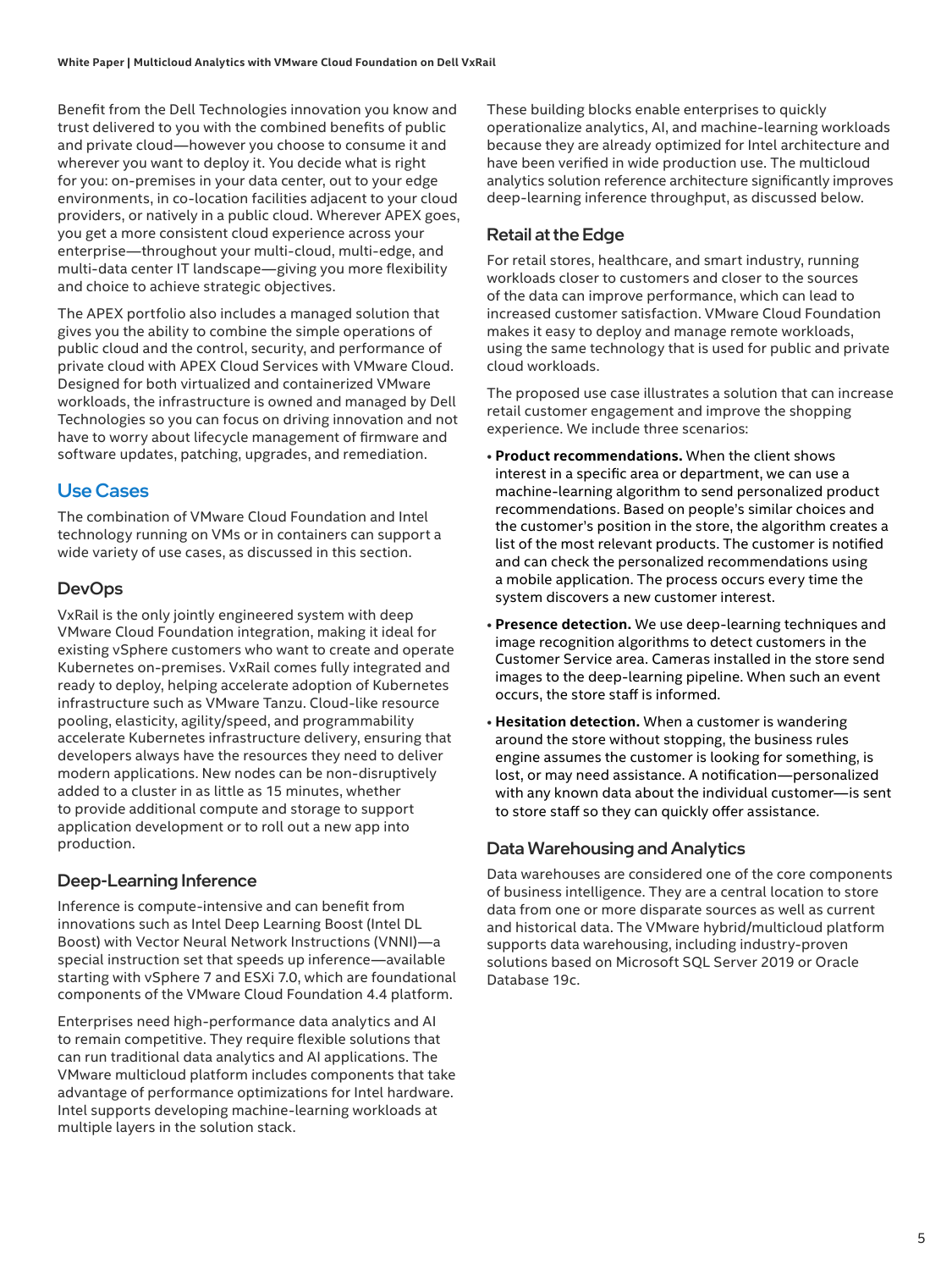#### Results: Deep-Learning Inference

Image classification is a common use case for deep learning. Our tests benchmarked the ResNet50 v1.5 topology with int8 and fp32 precision, using the TensorFlow distribution from the Intel architecture-optimized container stack with Intel's Model Zoo pretrained models.

We ran two tests (see Appendixes for hardware and software used in testing):

- Performance comparison of default TensorFlow container versus the Intel architecture-optimized TensorFlow container
- Performance comparison of fp32 precision versus int8 precision (both using Intel DL Boost with VNNI and the Intel architecture-optimized TensorFlow container)

As the following results illustrate, the hardware and software optimizations for inference have a substantial impact on improving the performance of inference. In this use case, the optimizations enabled a significant increase in throughput (frames per second). The VMware Cloud Foundation 4.4 platform is an excellent example of how software can take advantage of hardware innovations such as Intel DL Boost and VNNI to deliver faster insights.

#### Up to 6.78x Better Throughput by Optimizing TensorFlow for Intel Architecture

This testing compares throughput performance of the default TensorFlow container against a container using the Intel Optimization for TensorFlow, which is optimized to take advantage of Intel DL Boost and VNNI. Both containers used fp32 precision. As Figure 4 shows, framework optimizations from the Intel Optimization for TensorFlow can provide up to a 5.78x throughput improvement for the Base design and up to a 6.78x throughput improvement for the Plus design.<sup>1</sup>



ResNet50 v1.5 Comparison of fp32<sup>1</sup> Batch Size: 128, Higher Is Better

**Figure 4.** The Intel Optimization for TensorFlow provides up to a 6.78x throughput improvement compared to the default TensorFlow framework.1

#### Up to 3.85x Better Throughput with int8 Precision

In this benchmark, we compared throughput performance of Intel DL Boost with VNNI using int8 precision against fp32 precision. Both containers used the Intel Optimization for TensorFlow. As shown in Figure 5, a small reduction in precision enabled up to a 3.58x throughput improvement for the Base design and up to a 3.85x throughput improvement for the Plus design.<sup>5</sup>



**Figure 5.** The Intel Optimization for TensorFlow with int8 precision provides up to a 3.58x throughput improvement for the Base design and up to a 3.85x throughput improvement in the Plus design, compared to fp32 precision.<sup>5</sup>

#### Learn More

- [3rd Generation Intel Xeon Scalable processors](https://www.intel.com/content/www/us/en/products/details/processors/xeon/scalable.html)
- • [Intel Ethernet products](https://www.intel.com/content/www/us/en/products/details/ethernet.html)
- [Intel Optane persistent memory](https://www.intel.com/content/www/us/en/architecture-and-technology/optane-dc-persistent-memory.html)
- [Intel Optane SSDs](https://www.intel.com/content/www/us/en/products/details/memory-storage/data-center-ssds/optane-dc-ssd-series.html)
- • [Dell VxRail](https://www.dell.com/en-us/dt/converged-infrastructure/vxrail/index.htm)
- • [VMware Cloud Foundation](https://www.vmware.com/products/cloud-foundation.html)
- • [White paper: VMware Cloud Foundation on Dell VxRail](http://vxrail.is/vcfwhitepaper)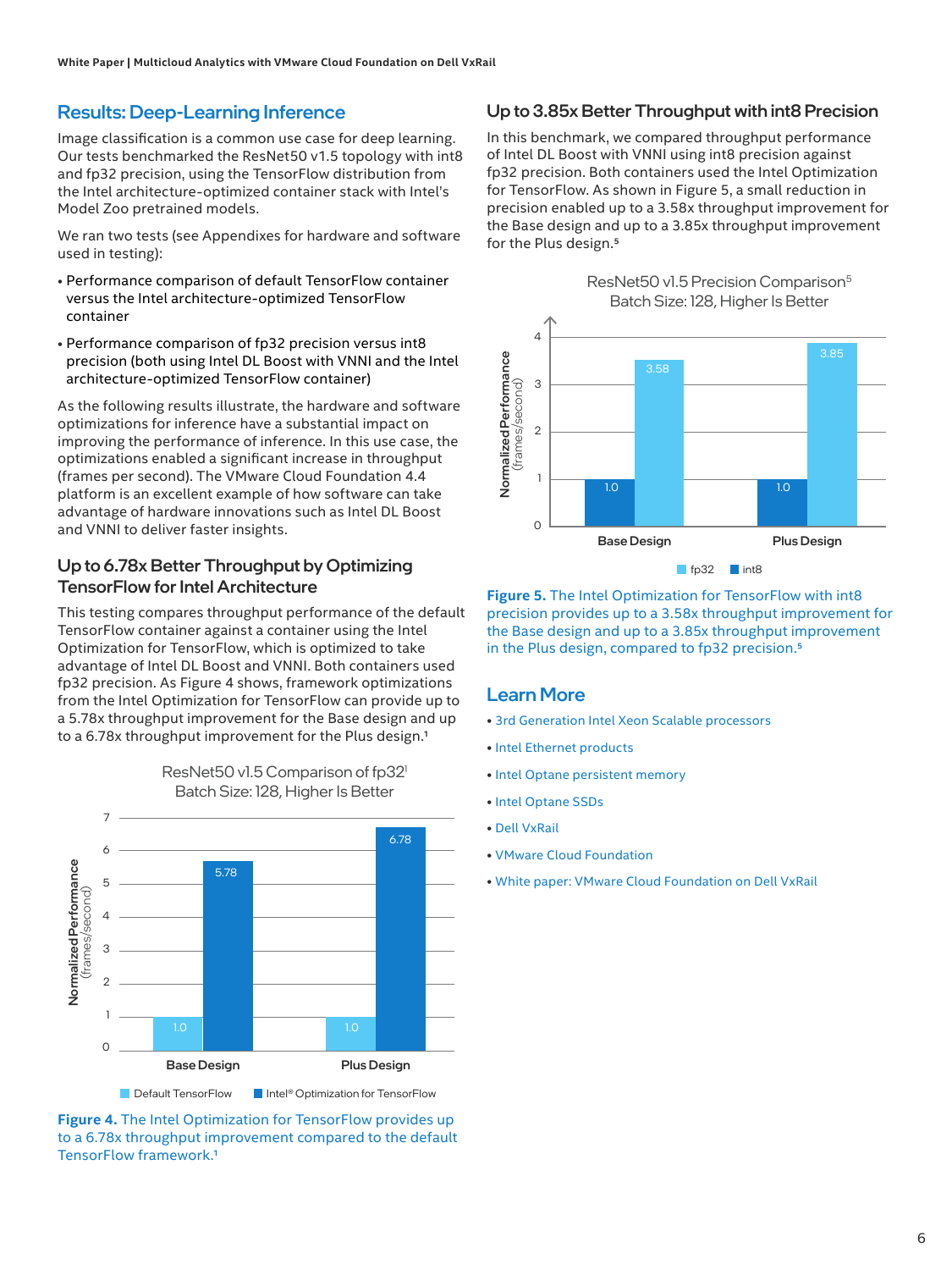### Appendix A: Testing Software

#### **Table A1.** Software versions used to test deep-learning inference.

|                                              | <b>Base</b>                                                                                                                                                                                                                      | <b>Plus</b>   |  |  |
|----------------------------------------------|----------------------------------------------------------------------------------------------------------------------------------------------------------------------------------------------------------------------------------|---------------|--|--|
| <b>Guest OS</b>                              | <b>Ubuntu Server 20.04.4 LTS</b>                                                                                                                                                                                                 |               |  |  |
| <b>Guest OS Kernel</b>                       | 5.4.0-100-generic                                                                                                                                                                                                                |               |  |  |
| <b>Containers</b>                            | intel/intel-optimized-tensorflow:2.7.0-ubuntu-20.04<br>tensorflow/tensorflow:2.7.0                                                                                                                                               |               |  |  |
| <b>Al Precision</b>                          | int8, fp32                                                                                                                                                                                                                       |               |  |  |
| <b>Other Software</b>                        | VMware Cloud Foundation 4.4; VMware vSAN 7.0 U3c; VMware vCenter Server 7.0 U3c; VMware<br><b>NSX-T 3.1.3.56</b>                                                                                                                 |               |  |  |
| <b>Other Software</b><br>(hypervisor)        | <b>VMware ESXi 7.0 U3c (build 19193900)</b>                                                                                                                                                                                      |               |  |  |
| <b>VM vCPU</b>                               | 42                                                                                                                                                                                                                               | 56            |  |  |
| <b>VM vRAM</b>                               | 256 GB                                                                                                                                                                                                                           | <b>256 GB</b> |  |  |
| <b>Framework/Toolkit</b><br>included version | <b>TensorFlow</b>                                                                                                                                                                                                                |               |  |  |
| <b>Framework URL</b>                         | TensorFlow Docker images used: intel/intel-optimized-tensorflow:2.7.0-ubuntu-20.04<br>and tensorflow/tensorflow:2.5.0                                                                                                            |               |  |  |
| <b>Topology or ML</b><br>algorithm           | ResNet50v1.5                                                                                                                                                                                                                     |               |  |  |
| <b>Compiler</b>                              | <b>Not compiled, used Docker images</b>                                                                                                                                                                                          |               |  |  |
| <b>Libraries</b>                             | <b>Container with TensorFlow optimized with oneAPI</b><br><b>Deep Neural Network Library (oneDNN)</b>                                                                                                                            |               |  |  |
| <b>Dataset</b>                               | Synthetic data (autogenerated, --benchmark-only parameter)                                                                                                                                                                       |               |  |  |
| <b>Precision</b>                             | int8, fp32                                                                                                                                                                                                                       |               |  |  |
| <b>Batch Size</b>                            | 128                                                                                                                                                                                                                              |               |  |  |
| <b>Build Flags</b>                           | Not compiled, used Docker images                                                                                                                                                                                                 |               |  |  |
| <b>KMP AFFINITY</b>                          | granularity=fine,verbose,compact,1,0/^p/'verbose,warnings,respect,granularity=fine,compa<br>ct, 1, 0'                                                                                                                            |               |  |  |
| <b>NUMACTL</b>                               | <b>Not used</b>                                                                                                                                                                                                                  |               |  |  |
| OMP_NUM_<br><b>THREADS</b>                   | 42/56                                                                                                                                                                                                                            |               |  |  |
| <b>Command Line</b><br><b>Used</b>           | python3 /tf/intel-models/benchmarks/launch_benchmark.py --in-graph \${IN_GRAPH}<br>--model-name \${MODEL_NAME} --framework tensorflow --precision \${PRECISION} --mode<br>inference --batch-size \${BATCH_SIZE} --benchmark-only |               |  |  |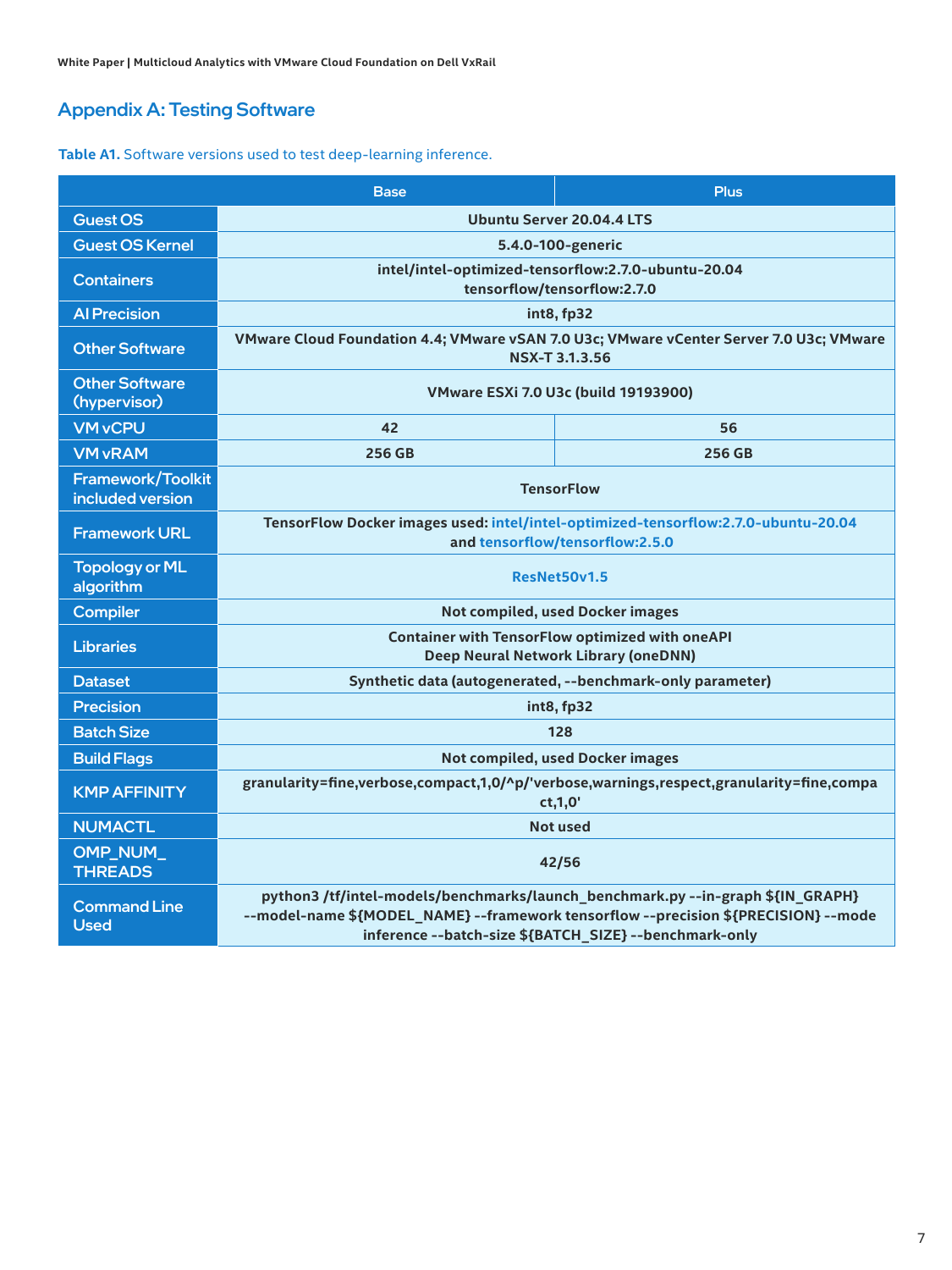#### Appendix B: Recommended Hardware

#### **Table B1.** Recommended hardware bill of materials.

|                                        | <b>MANAGEMENT</b>                                          | <b>BASEDOMAIN</b>                                                   | <b>PLUS DOMAIN</b>                                                           | <b>EDGE DOMAIN</b>                             |
|----------------------------------------|------------------------------------------------------------|---------------------------------------------------------------------|------------------------------------------------------------------------------|------------------------------------------------|
| <b>Platform</b>                        | <b>4x VxRail E660N</b>                                     | <b>4x VxRail E660N</b>                                              | <b>4x VxRail E660N</b>                                                       | <b>4x VxRail E660F</b>                         |
| <b>CPU</b>                             | 2x Intel® Xeon® Gold                                       | 2x Intel <sup>®</sup> Xeon <sup>®</sup> Gold                        | 2x Intel <sup>®</sup> Xeon <sup>®</sup> Gold                                 | 2x Intel <sup>®</sup> Xeon <sup>®</sup> Silver |
|                                        | 5318Y processor (2.1                                       | 6342 processor (2.8                                                 | 8362 processor (2.8                                                          | 4310 processor (2.1                            |
|                                        | GHz, 24 cores)                                             | GHz, 24 cores)                                                      | GHz, 32 cores)                                                               | GHz, 12 cores)                                 |
| <b>Memory (DRAM)</b>                   | 512 GB (16x 32 GB                                          | 512 GB (16x 32 GB                                                   | 256 GB (16x 16 GB                                                            | 256 GB (8x 32 GB                               |
|                                        | <b>DDR4 DRAM 3200</b>                                      | <b>DDR4 DRAM 3200</b>                                               | <b>DDR4 DRAM 3200</b>                                                        | <b>DDR4 DRAM 3200</b>                          |
|                                        | MHz)                                                       | MHz)                                                                | MHz)                                                                         | MHz)                                           |
| <b>Memory (PMem)</b>                   | N/A                                                        | N/A                                                                 | 1024 GB (8x 128<br>GB, Intel® Optane™<br><b>PMem 200 series</b><br>3200 MHz) | N/A                                            |
| <b>Boot Drive</b>                      | 2x Dell BOSS-S2 M.2                                        | 2x Dell BOSS-S2 M.2                                                 | 2x Dell BOSS-S2 M.2                                                          | 2x Dell BOSS-S2 M.2                            |
|                                        | 480 GB                                                     | 480 GB                                                              | 480 GB                                                                       | 480 GB                                         |
| <b>Storage (Cache)</b>                 | 2x Intel® Optane™<br><b>SSD DC P5800X 400</b><br><b>GB</b> | 2x Intel® Optane™<br><b>SSD DC P5800X 400</b><br><b>GB</b>          | 2x Intel® Optane™<br><b>SSD DC P5800X 400</b><br><b>GB</b>                   | 1x 1.6 TB NVMe MU                              |
| Storage (Capacity)                     | 4x SSD - 3.84 TB RI                                        | 4x SSD - 3.84 TB RI                                                 | 6x SSD - 3.84 TB RI                                                          | 4x SSD - 1.92 TB                               |
|                                        | <b>NVMe</b>                                                | <b>NVMe</b>                                                         | <b>NVMe</b>                                                                  | <b>SATA RI</b>                                 |
| <b>Network Adapter</b>                 | 1x Intel E810-XXV 25                                       | 1x Intel E810-XXV 25                                                | 2x Intel E810-XXV                                                            | 1x Intel E810-XXV 25                           |
|                                        | <b>GbE SFP28 Dual Port</b>                                 | <b>GbE SFP28 Dual Port</b>                                          | 25 GbE SFP28 Dual                                                            | <b>GbE SFP28 Dual Port</b>                     |
|                                        | <b>OCP 3.0</b>                                             | <b>OCP 3.0</b>                                                      | Port OCP 3.0                                                                 | <b>OCP 3.0</b>                                 |
| <b>Top of the Rack</b><br>(ToR) Switch |                                                            | 25/40/50/100 GbE per port<br>Switch capabilities: Jumbo Frames, BGP |                                                                              |                                                |